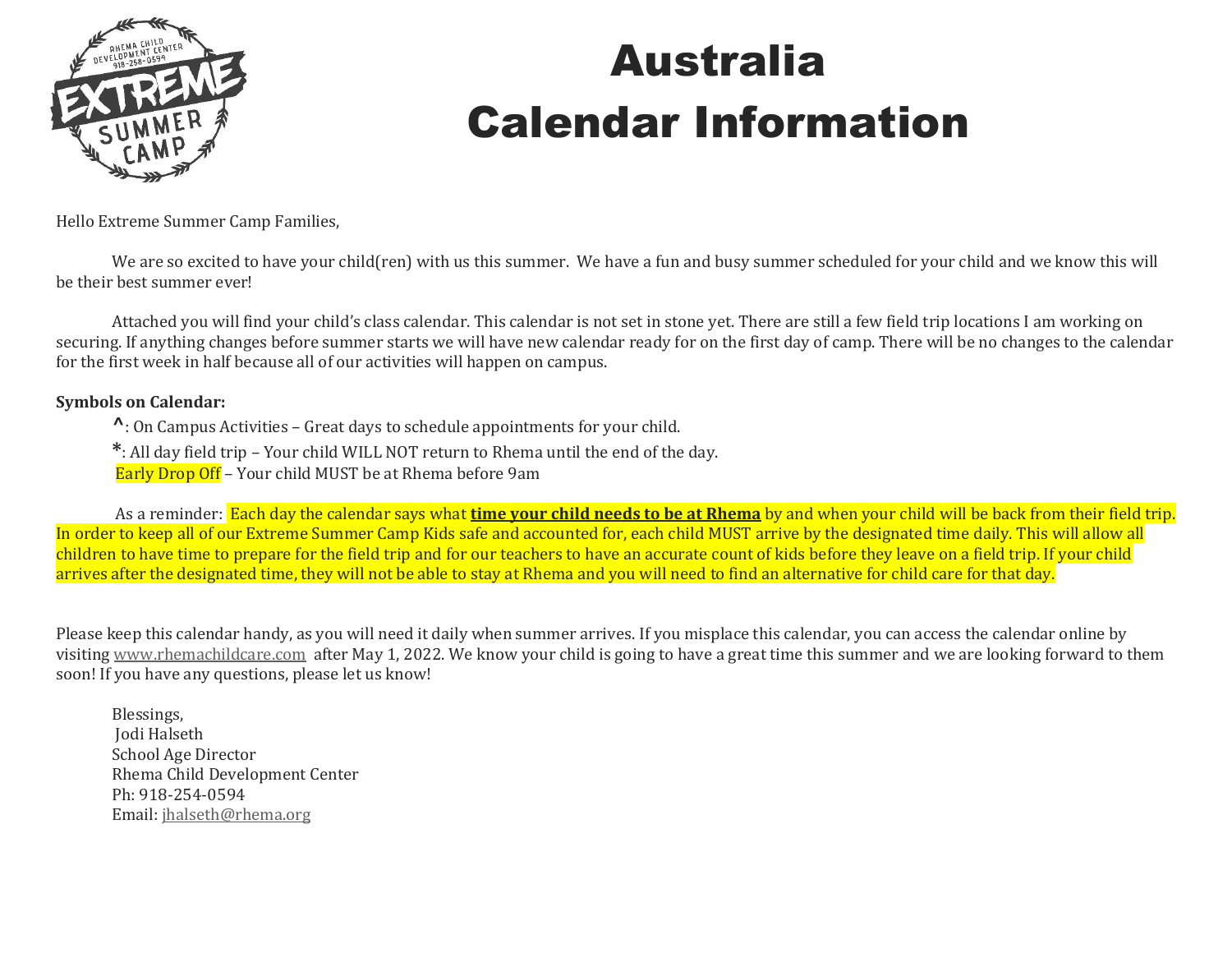

# **RCDC Extreme Summer Camp Australia| 4th Grade May 2022**

| Sunday | Monday                                            | Tuesday                                                                                                     | Wednesday                                                             | Thursday                                                                                  | Friday                                                     | Saturday |
|--------|---------------------------------------------------|-------------------------------------------------------------------------------------------------------------|-----------------------------------------------------------------------|-------------------------------------------------------------------------------------------|------------------------------------------------------------|----------|
| 22     | 23                                                | 24                                                                                                          | 25                                                                    | 26                                                                                        | Fun Friday 27                                              | 28       |
|        | ^Welcome &<br>Get to Know<br>you Games            | <b>^Team Building</b><br>Activities<br>9:30-11:30am<br>^Freckles Treat<br>Trailer<br>1:30-2:30pm            | ^Tie Dye<br>9:30-11:30am<br>^Classroom<br>Explorations<br>1:30-2:30pm | ^NRC: Roller<br><b>Skating</b><br>9:00-11:30am<br><b>ANRC: Inflatables</b><br>1:00-3:30pm | ^Rhema Tour<br>9:30-11:30am<br>^Movie: Sing<br>1:00-3:30pm |          |
| 29     | 30<br><b>CLOSED for</b><br><b>Memorial</b><br>Day | 31<br>^Summer Camp<br>Orientation<br>9:30-11:30am<br>^Classroom Room<br><b>Rules Setting</b><br>1:00-3:00pm |                                                                       |                                                                                           |                                                            |          |

**Symbols on Calendar:** 

**^**: On Campus Activities – Great days to schedule appointments for your child.

**\***: All day field trip – Your child WILL NOT return to Rhema until the end of the day.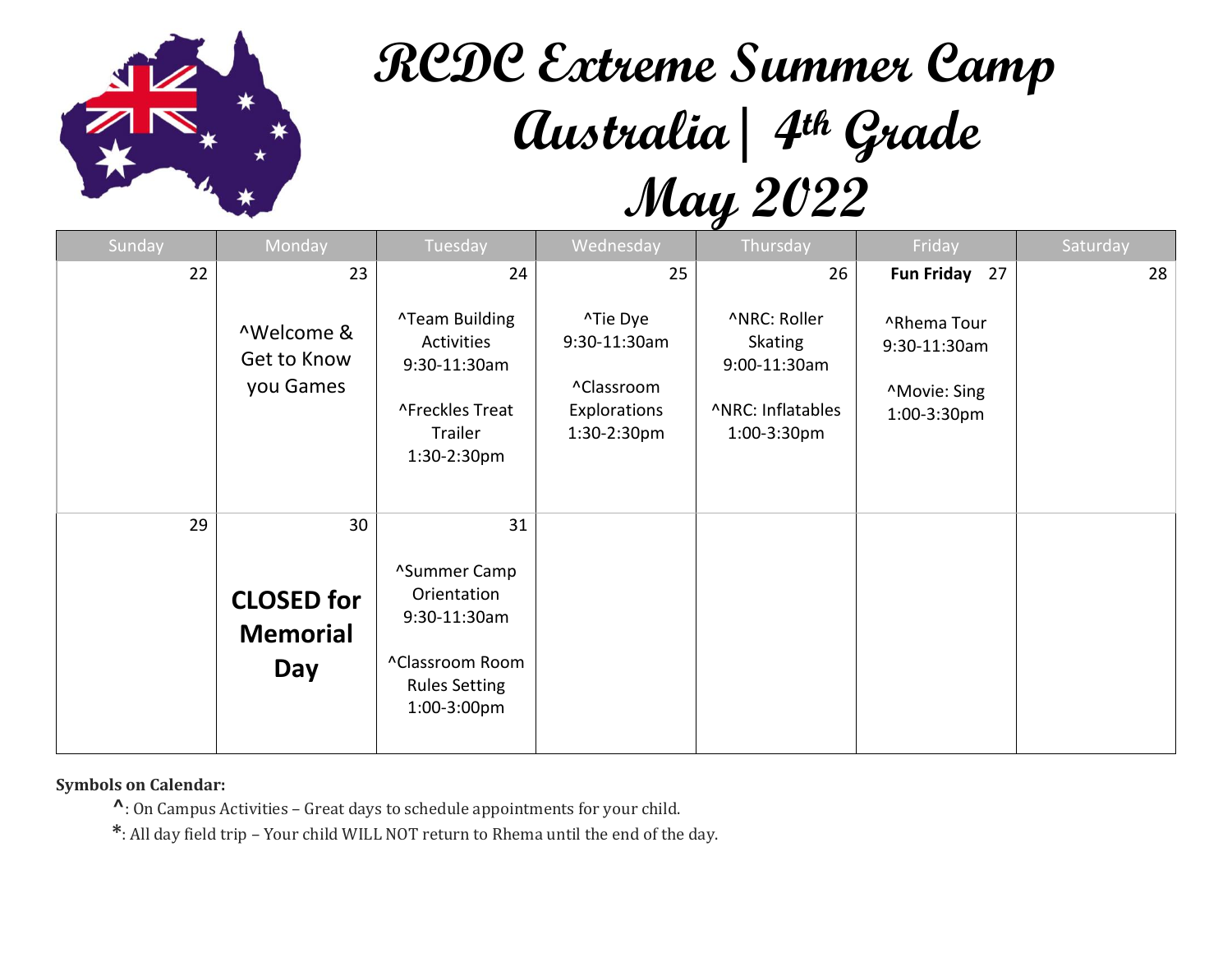

#### **RCDC Extreme Summer Camp Australia: 4 th Grade June 2022**



| <b>Sun</b> | <b>Mon</b>                                                                                                                                               | <b>Tue</b>                                                                                          | <b>Wed</b>                                                                              | <b>Thu</b>                                                                                                 | Fri                                                                                                        | <b>Sat</b>     |
|------------|----------------------------------------------------------------------------------------------------------------------------------------------------------|-----------------------------------------------------------------------------------------------------|-----------------------------------------------------------------------------------------|------------------------------------------------------------------------------------------------------------|------------------------------------------------------------------------------------------------------------|----------------|
|            |                                                                                                                                                          |                                                                                                     | $\mathbf{1}$<br>Jackson Park Splash Pad<br>9:00-12:00pm<br>Go Ballistic<br>12:30-4:00pm | $\overline{2}$<br>Tulsa Zoo<br>8:00am-3:00pm                                                               | Fun Friday 3<br>^Dino Games and Dance<br>Party<br>9:30-12:00pm<br>^Movie: Sing 2<br>1:00-3:30pm            | $\overline{4}$ |
| 5          | 6<br>^Soccer Shots<br>9:00-11:00am<br>^Class Country<br>Introduction<br>1:00-3:00pm                                                                      | $\overline{7}$<br><sup>^</sup> Soccer Shots<br>9:00-11:00am<br>All Sports Mini Golf<br>12:30-3:30pm | 8<br>^Soccer Shots<br>9:00-11:00am<br>Bentley Park & Splash<br>Pad<br>12:30-3:30pm      | 9<br>^Soccer Shots<br>9:00-11:00am<br>^Crooked Oak Studio<br>12:30-3:30pm                                  | Fun Friday 10<br>^Soccer Shots<br>9:00-11:00am<br><sup>^</sup> Movie: Peter Rabbit 2<br>1:00-3:30pm        | 11             |
| 12         | 13<br>^Character Building<br>Assembly<br>9:30-11:00am<br>^Character Building &<br><b>Class Country Activities</b><br>1:00-3:00pm                         | 14<br>*Fort Gibson<br><b>Historic Site</b><br>$9:00-2:30$ pm                                        | 15<br>^NRC Inflatables<br>9:00-12:00pm<br>Hunter Park Splash Pad<br>12:30-3:30pm        | 16<br>Georgia's Art Studio<br>9:00-12:00pm<br>Andy B's<br>12:30-4:00pm                                     | Fun Friday 17<br>PAJAMA DAY!!!!!<br>^ Birthday Bash<br>9:00-11:30am<br>^Movie: Boss Baby<br>1:00-3:30pm    | 18             |
| 19         | 20<br>^Character Building<br><b>Assembly &amp; Activities</b><br>9:30-11:30am<br>^Character Building &<br><b>Class Country Activities</b><br>1:00-3:00pm | 21<br>Oklahoma Aquarium<br>9:00-12:00pm<br><b>BA History Museum</b><br>12:30-3:30pm                 | 22<br><b>NVater Inflatables</b><br>9:30-11:00am<br>^Go Stuffed<br>$1:15-300$ pm         | 23<br>*Discovery Lab<br>8:30-12:00pm<br>Aim High Academy<br>12:30-3:30pm                                   | Fun Friday 24<br>^Chill Day<br>9:00-11:30am<br>^Movie: Boss Baby: Family<br><b>Business</b><br>1:00-3:00pm | 25             |
| 26         | 27<br>New Orleans Square:<br>Movie Theater<br>8:30-12:30pm<br>^Character Building<br>Assembly<br>1:00-3:00pm                                             | 28<br>*Tulsa Botanic Gardens<br>8:30-11:15am<br>*Chuck-E Cheese<br>11:15-3:30pm                     | 29<br>Bentley Park Splash Pad<br>9:00-11:30am<br>^NRC Roller Skating<br>1:30-3:00pm     | 30<br>^Character Building &<br><b>Class Country Activities</b><br>9:00-12:30pm<br>Sky Zone<br>12:30-3:30pm |                                                                                                            |                |

**Symbols on Calendar: ^**: On Campus Activities | **\***: All day field trip | Early Drop Off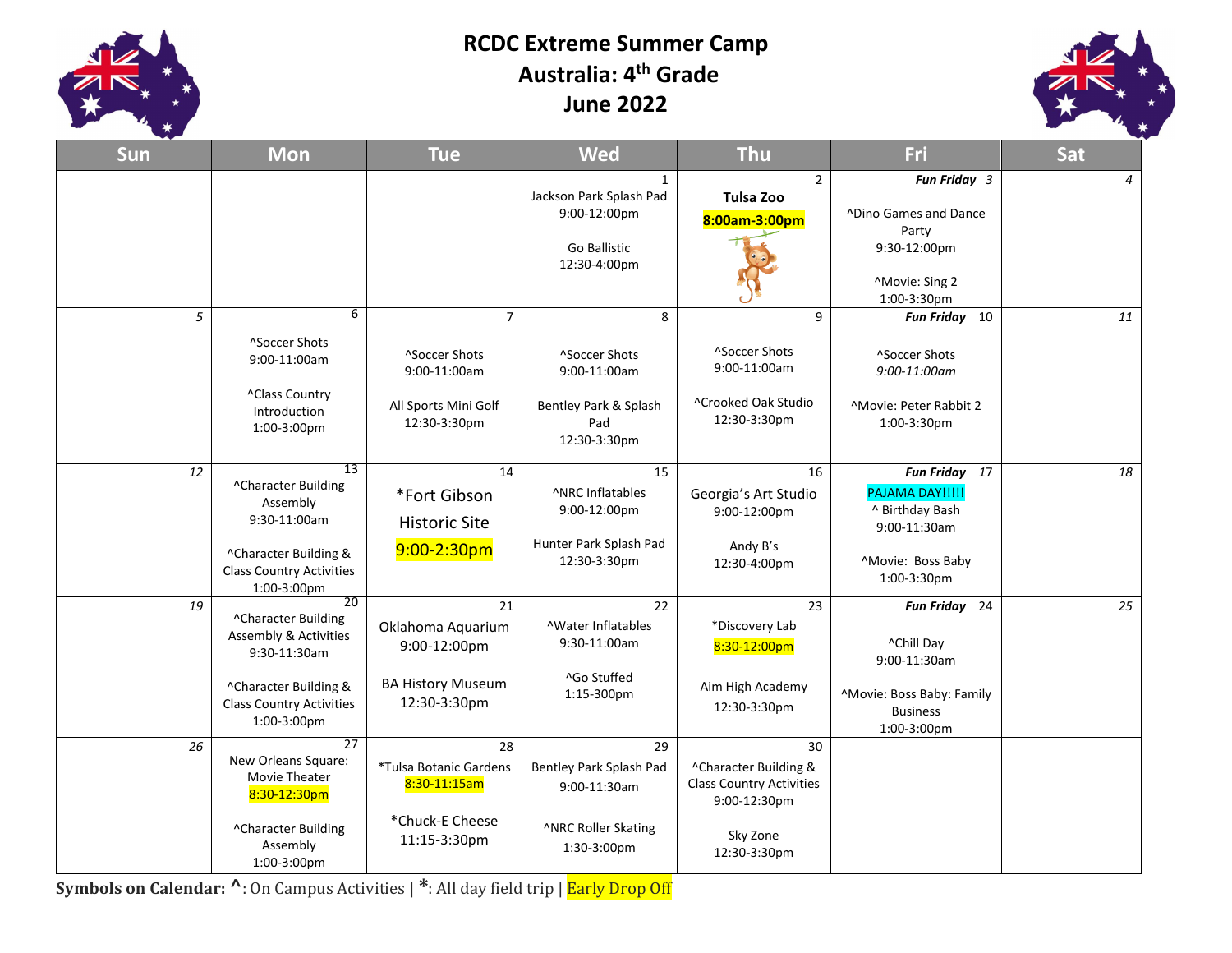

### **RCDC Extreme Summer Camp Australia: 4 th Grade July 2022**



| Sun                                       | Mon                                                                                                                                                                             | <b>Tue</b>                          | Wed                                            | Thu                                                                                     | Fri                                                                                            | Sat            |
|-------------------------------------------|---------------------------------------------------------------------------------------------------------------------------------------------------------------------------------|-------------------------------------|------------------------------------------------|-----------------------------------------------------------------------------------------|------------------------------------------------------------------------------------------------|----------------|
|                                           |                                                                                                                                                                                 |                                     |                                                |                                                                                         | Fun Friday 1                                                                                   | $\overline{2}$ |
|                                           |                                                                                                                                                                                 |                                     |                                                |                                                                                         | <b>^Trading Post</b>                                                                           |                |
|                                           |                                                                                                                                                                                 |                                     |                                                |                                                                                         | 9:30-10:00am                                                                                   |                |
|                                           |                                                                                                                                                                                 |                                     |                                                |                                                                                         | ^Olympic Games Prep                                                                            |                |
|                                           |                                                                                                                                                                                 |                                     |                                                |                                                                                         | 1:00-3:00pm                                                                                    |                |
| 3                                         | 4                                                                                                                                                                               | 5                                   | 6                                              | $\overline{7}$                                                                          | Fun Friday 8                                                                                   | 9              |
|                                           | <b>Closed for</b>                                                                                                                                                               | ^Olympic Games                      | ^Olympic Water Games                           | ^Olympic Games                                                                          | ^Olympic Closing                                                                               |                |
| ON CAMPUS ALL<br><b>WEEK!</b> Wear Tennis | Independence                                                                                                                                                                    | Opening Ceremony &<br>Games         | 9:30-3:00pm                                    | 9:30-3:00pm                                                                             | Ceremony<br>9:00-11:30am                                                                       |                |
| <b>Shoes</b>                              | Day!                                                                                                                                                                            | 9:30-3:00pm                         | ^Freckles Treat Trailer<br>1:30-2:00pm         |                                                                                         | ^Movie: 1:00-3:00pm                                                                            |                |
| 10                                        | 11                                                                                                                                                                              | 12                                  | 13                                             | 14                                                                                      | Fun Friday 15                                                                                  | 16             |
|                                           | ^Character Building<br>Assembly<br>9:30-11:00am                                                                                                                                 | Oiler's Ice Rink<br>8:15-12:00pm    | Leisure Park Splash Pad<br>9:00-12:00pm        | The Succulent Shop<br>9:00-12:00pm                                                      | Chill Day                                                                                      |                |
|                                           |                                                                                                                                                                                 |                                     |                                                |                                                                                         | 9:30-11:30am                                                                                   |                |
|                                           | ^Character Building &<br><b>Class Country Activities</b>                                                                                                                        | ^Freckles Treat Trailer             | <b>Animal Encounter</b>                        | Not Your Grandma's                                                                      | Movie: Encanto                                                                                 |                |
|                                           | 1:00-3:00pm                                                                                                                                                                     | 1:30-3:30pm                         | 1:30-3:00pm                                    | Cupcakes<br>12:30-4:00pm                                                                | 1:30-3:00pm                                                                                    |                |
| 17                                        | 18                                                                                                                                                                              | 19                                  | 20                                             | 21                                                                                      | Fun Friday 22                                                                                  | 23             |
|                                           | ^Character Building                                                                                                                                                             | *Urban Air                          | *Wheels & Thrills                              | * Five Civilized Tribes                                                                 |                                                                                                |                |
|                                           | $9:30-11:00am$                                                                                                                                                                  |                                     | 8:00-11:30am                                   | Museum                                                                                  |                                                                                                |                |
|                                           | ^Character Building &                                                                                                                                                           |                                     |                                                |                                                                                         |                                                                                                |                |
|                                           |                                                                                                                                                                                 |                                     |                                                |                                                                                         |                                                                                                |                |
|                                           |                                                                                                                                                                                 |                                     |                                                |                                                                                         |                                                                                                |                |
|                                           |                                                                                                                                                                                 |                                     |                                                |                                                                                         |                                                                                                |                |
|                                           |                                                                                                                                                                                 |                                     | Bentley Park Splash Pad                        |                                                                                         |                                                                                                |                |
|                                           | Assembly                                                                                                                                                                        |                                     | 9:00-12:00pm                                   |                                                                                         | 9:00-11:30am                                                                                   |                |
|                                           |                                                                                                                                                                                 | Museum                              |                                                |                                                                                         |                                                                                                |                |
|                                           |                                                                                                                                                                                 | $7:30 - 5:00pm$                     | Braun's Ice Cream                              |                                                                                         |                                                                                                |                |
|                                           | 1:00-3:00pm                                                                                                                                                                     |                                     | 1:00-3:30pm                                    |                                                                                         | 1:00-3:00pm                                                                                    |                |
| 24                                        | Assembly<br><b>Class Country Activities</b><br>1:00-3:00pm<br>25<br><sup>^</sup> Character Building<br>9:30-11:00am<br>^Character Building &<br><b>Class Country Activities</b> | 9:00-3:00pm<br>26<br>*Jasmine Moran | *Jackson Park Splash Pad<br>11:30-3:30pm<br>27 | 9:30-12:00<br>* Honor Heights Park<br>12:00-4:00pm<br>28<br>*Main Event<br>10:00-4:00pm | ^Christmas In July<br>Pajama Day<br>Fun Friday 29<br>^Chill Day<br>^Movie: A Dolphin's<br>Tale | 30             |

**Symbols on Calendar: ^**: On Campus Activities | **\***: All day field trip | Early Drop Off |